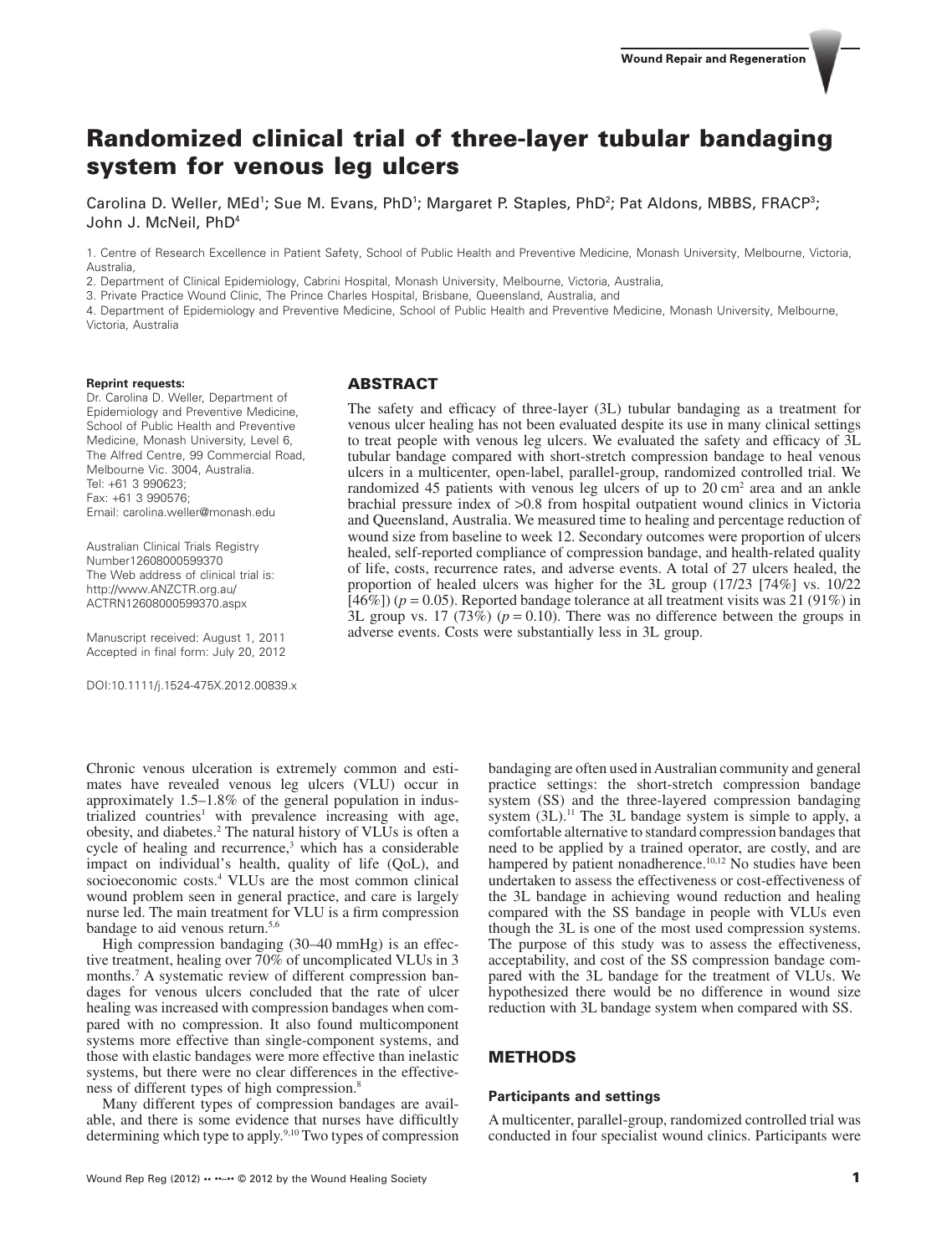recruited between February 2009 and January 2011 from hospital outpatient wound clinics in metropolitan settings in Victoria and Queensland, Australia. Centers were recruited from our known community of key specialist wound clinics.

Eligible participants were aged over 18 years, ambulant, capable of giving informed consent, and of attending weekly clinics. The VLU had to (1) have been be confirmed by clinical assessment; (2) have been present for at least 4 weeks; (3) have an area  $\geq$ 1 and  $\leq$ 20 cm<sup>2</sup> as measured by digital planimetry; (4) have an ankle brachial pressure index of  $\geq$ 0.8 mmHg; and (5) be on a leg with an ankle circumference of  $\geq$ 20 to  $\leq$ 30 cm.

Patients were ineligible if they were participating in another clinical trial, had evidence of severe liver disease, cardiac disease, chronic pulmonary disease, clinically suspected deep vein thrombosis, a medical condition likely to require systemic corticosteroids during the study period, were suffering from severe depression or psychiatric illness, or if they had suspected thrombophlebitis. The study was approved by Monash University, Alfred Health, Austin Health, Melbourne Health, and Queensland Health Human Research Ethics committees.

## **Randomization**

Eligibility was assessed and consent obtained by research nurses at each site. Consenting participants were randomly assigned  $1:1$  to one of the two groups via a web-based secure, central independent randomization service (nQuery v7, Statistical Solutions, Saugus, MA). Randomization was stratified by study center and wound size. Where more than one ulcer was present, the largest ulcer was used as the target ulcer and all ulcers treated with allocated treatment. Because of the nature of the interventions, it was not possible to blind either participants or study staff to treatment.

#### **Interventions**

Participants randomized to the intervention group received a 3L straight bandage (Tubular-Form, Sutherland Medical, Oakleigh, Vic., Australia) applied in different lengths as outlined in Figure 1. The first layer (long length) extended from the base of the toes to just under knee; the second layer (medium length) from base of toes to above calf pump, and finally, the short third layer from base of toes to mid gaiter. Calf measurement determined the size of bandage in both intervention and control group.

Participants randomized to the control group received standard SS compression therapy consisting of inelastic SS compression bandage (available in 8 cm and 10 cm width, 5 m length Lastolan, Hartmann, Rhodes, NSW, Australia) applied in a figure of eight and tubular retention to keep the inelastic bandage in place. Two layers of standard compression therapy were applied from base of toes to just under the knee. Compression in both groups was applied over a padding layer (Tubular Plus, Sutherland Medical) to protect underlying bony prominences and prevent skin breakdown. The number of rolls applied was determined by limb circumference.

All participants received dressings that the research nurse deemed appropriate at the time of each visit. The dressing choices reflected the normal range of choices available at each center (hydrogel, hydrocolloid, foam, silver dressings, and zinc dressings). Participants attended the study clinic weekly where dressings and bandages for both the intervention and control groups were changed. The bandages were not to be removed in-between visits unless clinically necessary (e.g., slippage, infection, and/or increased exudate). Study protocol only allowed more frequent change if deemed clinically necessary. Any extra bandage changes between weekly treatment visits were documented in case report form. After removal of all dressings and bandages, the ulcer was cleaned with warm tap water and soap-free wash.



**Figure 1.** 3L diagrammatic example of intervention bandage from Bale and Harding study.<sup>12</sup>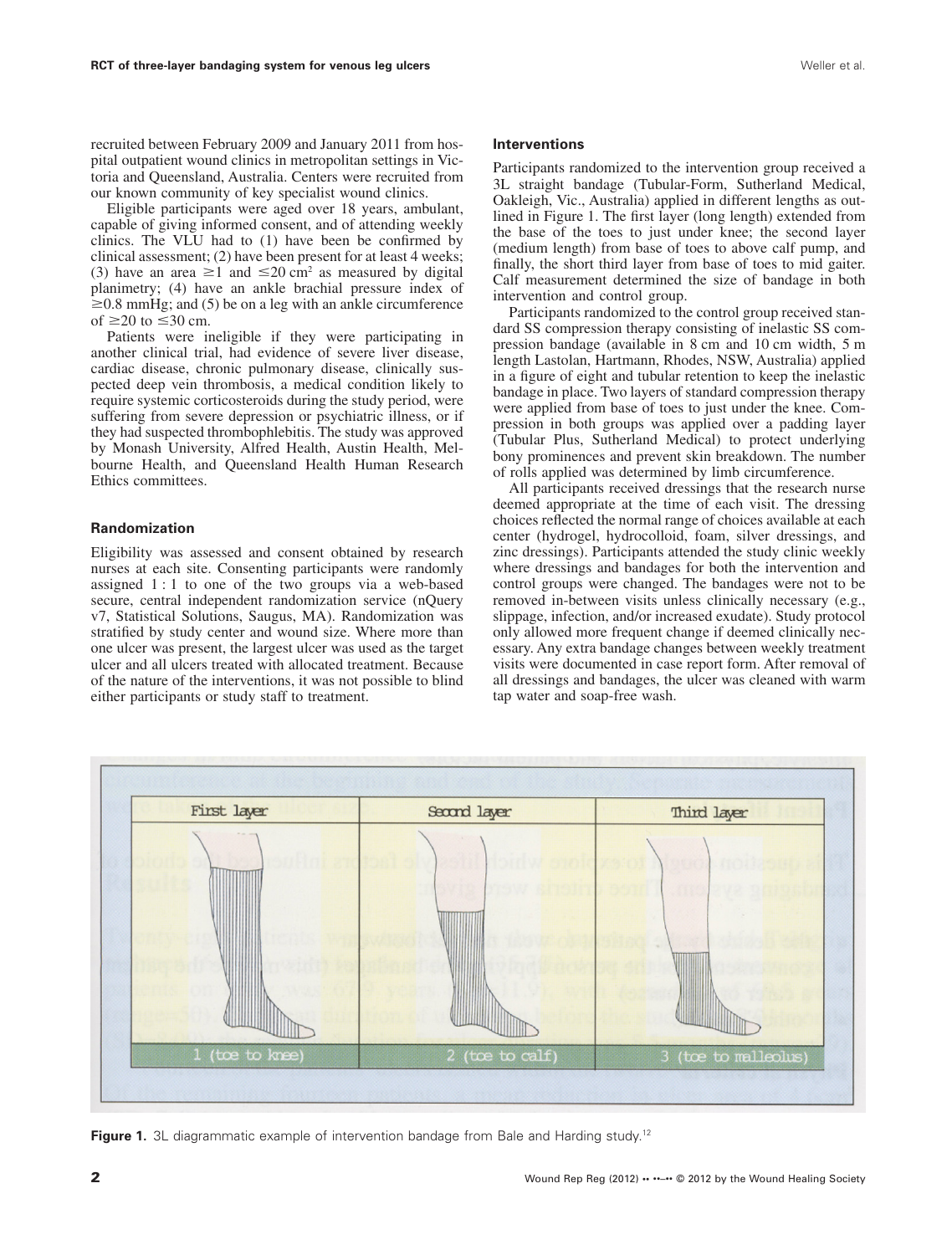#### **Nurse training**

The nurses applying the bandages were trained in wound tracing using the Visitrak system (Smith & Nephew, Hull, United Kingdom), ulcer digital photography, and application of both 3L and SS bandages. Competency for bandage application was not formally assessed as the nurses applying the bandages all worked in specialist wound clinics.

#### **Outcome measures**

The primary outcome measure was the percentage reduction of wound size from baseline to week 12 (end of treatment). Wound size was measured weekly with Visitrak, an acetate wound tracing wound measurement system, and confirmed with digital photographs of target ulcer. The Visitrak system has been shown to provide accurate and reliable measurement of wound area.13 End of treatment was defined as the visit at which the ulcer healed or week 12, whichever came first. Complete healing was defined as 100% epithelialization or skin closure without drainage.

Secondary outcomes included (absolute) reduction in ulcer size, time to complete healing, proportion of ulcers healed, self-reported compliance, and comfort level of bandage and change in QoL over the study period. At each visit, patients reported the tolerability and comfort of their bandage on a four point scale  $(1 = \text{very comfortable}, 2 = \text{comforthable})$  $3 =$  uncomfortable,  $4 =$  very uncomfortable) and compliance with the bandaging (yes/no). General QoL using the short form 36 health survey  $(SF36)^{14}$  and condition-specific QoL using the Cardiff Wound Impact Scale (CWIS<sup>®)15</sup> were completed at baseline and end of treatment. Healed ulcers were monitored with monthly clinic visits to record recurrence within 3 months of the healed date. Participants whose ulcers had not healed at the 12-week visit were returned to the care of the specialty wound clinic. Adverse events (AEs) were recorded at each treatment visit and classified as related to the study or not related.

#### **Statistical analysis**

All analyses were performed on an intention-to-treat basis with a two-sided 0.05 significance level using Stata version 11 (Stata Corp, College Station, TX). A total sample size of 36 participants (18 per group) was required to detect a 30% absolute difference between the groups in the mean percentage reduction in wound size with 80% power at the 5% significance level. To allow for loss-to-follow-up of 20% between baseline and end of treatment, we randomized 23 participants to each arm.<sup>11</sup> Missing data for primary outcome were included in analysis using last observation carried forward. All statistical analyses were specified a priori.

Percent reduction in wound area was defined as 100\*(Area1-Area2)/Area1, where Area1 is wound area (in square centimeter) at week 0 and Area2 is wound area at healing or week 12. The mean percent reduction was determined for each group, and between-group mean differences were assessed using *t* tests. Reduction in wound size was measured using log (Area2/Area1). For healed ulcers  $(Area2 = 0 cm<sup>2</sup>)$ , Area2 was the smallest observed wound area prior to healing. Between-group differences were assessed using *t* tests or nonparametric Wilcoxon rank-sum tests as appropriate.

Differences in the proportion of ulcers healed for each group were assessed using logistic regression with a binary measurement of healed or unhealed (no/yes) as the outcome and treatment group as the predictor. Other predictors of healing included in the model were age, sex, body mass index (BMI), ankle circumference, calf circumference, ulcer size, ulcer duration, and smoking status. Variables were reported as having an association if the coefficient was significant at the 5% level.

Time to ulcer healing was investigated using a Kaplan– Meier curve and between-group differences compared using the log-rank test. The time to healing was defined as days from randomization date to date of healing. The censoring date for unhealed ulcers was 3 months after the randomization date. Ulcers recurring within 3 months of healing were recorded and the relative risk (RR) of recurrence calculated.

Compression tolerability was calculated as the percentage of treatment visits with tolerability recorded as "very comfortable" or "comfortable." Similarly, overall compliance was calculated as the proportion of treatment visits at which compliance = yes was recorded. Comparisons were undertaken using Wilcoxon rank-sum tests.

SF36 scores were calculated using a standard algorithm and scores were standardized to the Australian population norms. The mental component summary (MCS) and physical component summary scores are reported for this study. The CWIS scores (well-being, physical symptoms and daily living, social life, QoL) were calculated using methods obtained from the developers.15

Overall and treatment-related AEs were compared for the treatment groups and RR calculated using binomial regression. The total costs per group were compared using the Wilcoxon rank-sum test.

# **RESULTS**

A total of 110 people with leg ulcers was screened across four centers; 47 participants were eligible, 2 refused to participate; 45 (95.7%) were randomized: 23 to 3L compression and 22 to SS compression. Figure 2 shows the flow of participants through the trial, and Table 1 summarizes baseline characteristics.

Table 2 shows end of treatment outcomes by treatment group. Figure 3 shows the change in mean ulcer size over the 12-week treatment period by treatment group. The betweengroup difference in mean absolute ulcer size reduction was  $0.6$  cm<sup>2</sup> (95% confidence interval (CI) 1.9, 3.2). We found no statistical difference between the treatment groups in percentage reduction in ulcer size or reduction in ulcer size.

A total of 27 ulcers healed, the proportion of healed ulcers was higher for the 3L group (17/23 [74%] vs. 10/22 [46%]). A higher proportion of ulcers in the 3L group healed within 12 weeks, but the difference fell short of traditional levels of statistical significance ( $p = 0.056$ ) (Table 2; Figures 4 and 5). Multivariable logistic regression indicated that longer ulcer duration and larger ulcer size at baseline were associated with lower healing rates. For each square centimeter increase in ulcer size at baseline, the likelihood of healing was reduced by 25% ( $p = 0.005$ ), and for each week of ulcer duration, the likelihood of healing was reduced by 19% ( $p = 0.02$ ). No other predictors were significantly associated with healing. After adjusting for baseline ulcer size and duration, the odds ratio for healing was 0.2 (95% CI 0.03, 1.3). Figure 4 shows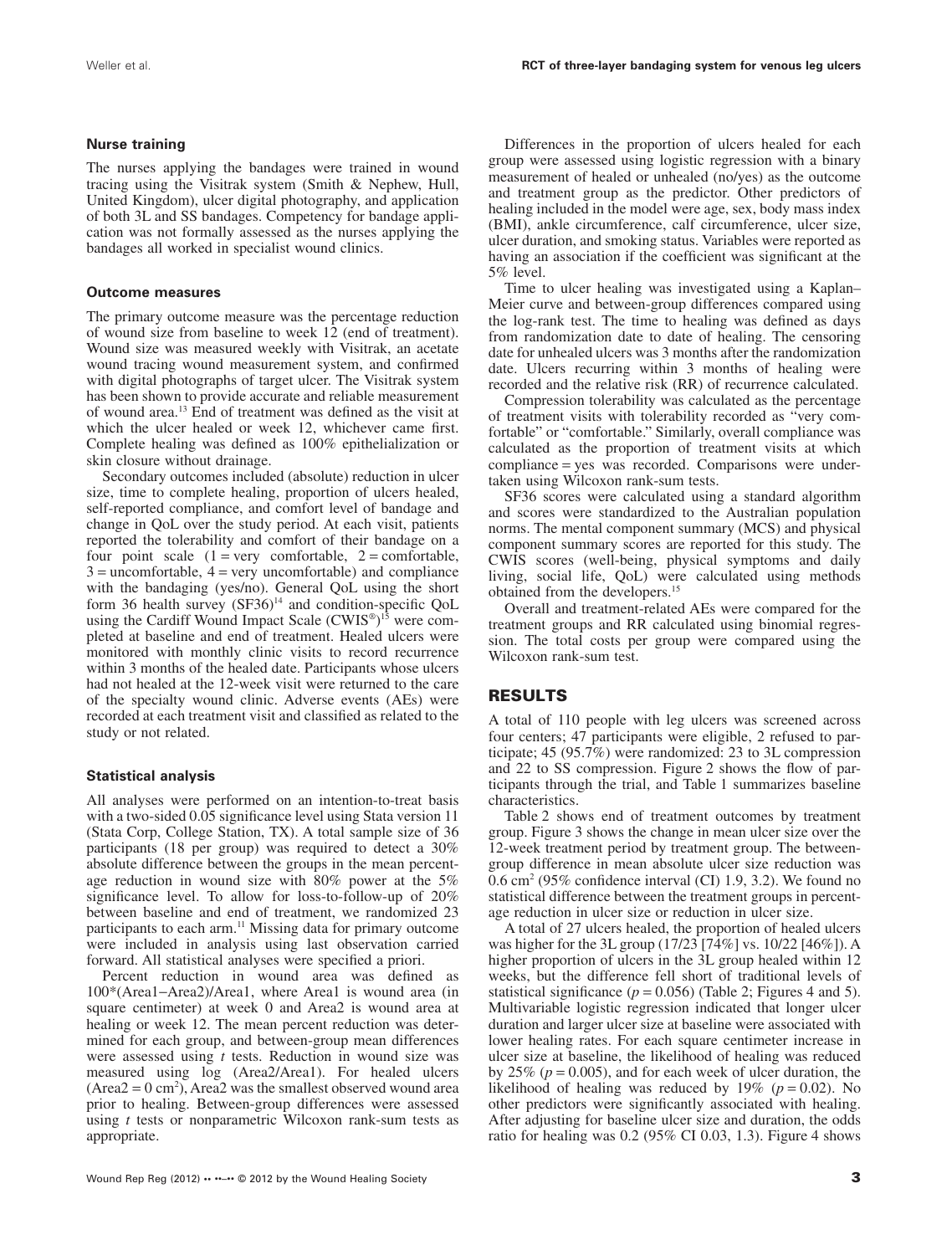

**Figure 2.** Flow of participants through trial.

the Kaplan–Meier estimates for proportion of healed ulcers by treatment group There was no difference in time to healing (log-rank test  $p = 0.18$ ). Both groups reported high levels of compliance and tolerability for the bandages and there were no significant between-group differences (Table 2). Of the 27 wounds that healed, there were six recurrences and all occurred within 5 weeks of healing. A higher proportion of the 3L group recurred, but due to the relatively small number of recurrences, the difference was not significant. The RR for recurrence in the 3L group compared with the SS group was 1.2 (95% CI 0.3, 5.3).

Table 3 shows the differences in QoL scores between baseline and end of treatment and the mean between-group differences. All mean SF36 QoL scores improved between baseline



**Figure 3.** Mean change in ulcer size over 12-week treatment period by treatment group (bars indicate 95% confidence intervals).

and end of treatment. While there were no significant differences between the 3L and SS groups in mean changes for any of QoL measures, participants whose ulcer had healed had higher mean change in MCS scores (9.6, standard deviation  $[SD] = 10.8$ ,  $n = 20$ ) than those with unhealed ulcers  $(-2.2)$ ,  $SD = 13.8$ ,  $n = 9$ ) ( $p = 0.02$ ). Change from CWIS baseline mean difference was similar for well-being and physical symptoms and daily living. The social life scores were lower for SS, and QoL scores were lower for the 3L group, although this was not statistically significant.

There were 12 AEs in 12 participants (Table 2) and no difference between groups in  $\overline{AE}$  rates (RR = 1.33, 95% CI 0.49, 3.60). Four AEs were related to the study: cellulitis and pain at wound site for two participants in 3L group and



**Figure 4.** Kaplan–Meier estimates for the proportion of healed ulcers over time by treatment group.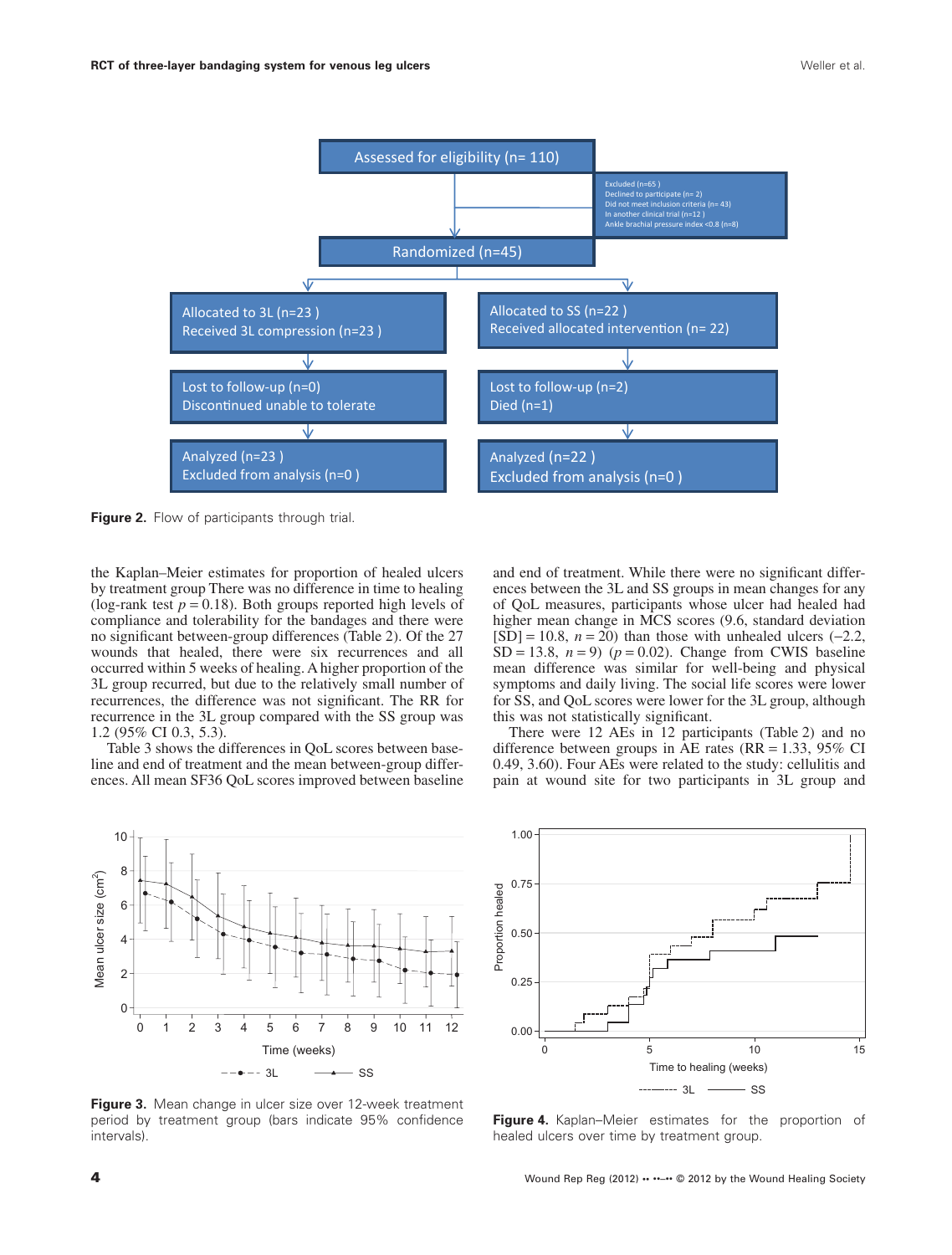|                                                                           | Three-layer bandage<br>$(n = 23)$ | Short-stretch bandage<br>$(n = 22)$ |  |  |
|---------------------------------------------------------------------------|-----------------------------------|-------------------------------------|--|--|
| Age in years, mean (SD)                                                   | 71.0 (14.6)                       | 79.3 (9.2)                          |  |  |
| Male gender, $n$ (%)                                                      | 14 (58)                           | 9(43)                               |  |  |
| Caucasian ethnicity, n (%)                                                | 23 (96)                           | 20 (95)                             |  |  |
| BMI groups, n (%)                                                         |                                   |                                     |  |  |
| $<$ 20                                                                    | 1(4)                              | 2(10)                               |  |  |
| $20 - 24$                                                                 | 3(13)                             | 3(15)                               |  |  |
| $24 - 29$                                                                 | 3(13)                             | 6(30)                               |  |  |
| $30+$                                                                     | 16 (70)                           | 9(45)                               |  |  |
| Risk status, n (%)                                                        |                                   |                                     |  |  |
| Never smoked                                                              | 11 (48)                           | 14 (64)                             |  |  |
| Former smoker (≤10 years ago)                                             | 2(9)                              | 4(18)                               |  |  |
| Former smoker (>10 years ago)                                             | 7(30)                             | 4 (18)                              |  |  |
| Current smoker                                                            | 3(13)                             | 0(0)                                |  |  |
| Normal range of ankle mobility n (%)                                      |                                   |                                     |  |  |
| Full range                                                                | 18 (78)                           | 20 (91)                             |  |  |
| Reduced                                                                   | 5 (28)                            | 2(9)                                |  |  |
| Ankle circumference (cm <sup>2</sup> )                                    |                                   |                                     |  |  |
| Median (range)                                                            | 24 (21, 30)                       | 24 (20, 29)                         |  |  |
| Mean (SD)                                                                 | 24.0(2.3)                         | 23.9 (2.8)                          |  |  |
| Calf circumference (cm <sup>2</sup> )                                     |                                   |                                     |  |  |
| Median (range)                                                            | 38 (32, 51)                       | 36 (27, 50)                         |  |  |
| Mean (SD)                                                                 | 38.5 (4.5)                        | 37.3 (7.2)                          |  |  |
| Ankle brachial pressure index                                             |                                   |                                     |  |  |
| Median (range)                                                            | $1.1$ (0.9, 1.6)                  | $1.2$ (0.8, 1.3)                    |  |  |
| Mean (SD)                                                                 | $1.2$ (0.18)                      | $1.1$ (0.15)                        |  |  |
| Ulcer location $(R: L)$                                                   | 9:14                              | 13:9                                |  |  |
| Ulcer area $\text{ (cm}^2\text{)}$                                        |                                   |                                     |  |  |
| Median (range)                                                            | 5(1.2, 19.8)                      | 7(1.2, 19.0)                        |  |  |
| Mean (SD)                                                                 | $6.7$ $(5.3)$                     | 7.4(6.0)                            |  |  |
| Ulcer duration (months)                                                   | 5.8(5.6)                          | 9.5(10.0)                           |  |  |
| Margolis index <sup>22</sup>                                              |                                   |                                     |  |  |
| (0) ulcer size $\leq$ 5 cm <sup>2</sup> and $\leq$ 6 months, <i>n</i> (%) | 8 (35)                            | 8 (36)                              |  |  |
| (1) ulcer size $>5$ cm <sup>2</sup> or $>6$ months, n (%)                 | 10(43)                            | 6(27)                               |  |  |
| (2) ulcer size $>5$ cm <sup>2</sup> and $>6$ months, $n$ (%)              | 5(22)                             | 8 (36)                              |  |  |

Table 1. Demographic and clinical characteristics of 45 participants who were randomized to three-layer and short-stretch compression at baseline assessment

infection at wound site and pain at wound site for two in the SS group. The RR of a study-related AE was 1.05 (95% CI  $0.16, 6.79$ .

Costs per healed ulcer per bandage group were calculated using nurse costs for the time required to apply the bandage plus the cost of the bandages. We used a nursing rate \$46 per hour. Nurses documented treatment time including bandage application time for the 3L bandage was approximately 30 minutes. The 3L tubular bandage was replaced weekly at an average cost of \$2 per week resulting in a cost per visit for the 3L group of \$25. The SS group including treatment and bandage application was reported by nurses to take approximately 1 hour per visit. If necessary, the SS was replaced more frequently than weekly. SS bandages can be washed and two sets were allocated to each participant at the start of the treatment period: one in use and one being laundered. In some instances, some patients were unable to launder bandages so another set was allocated for treatment. The cost for the SS was \$66 per patient irrespective of number of visits. The cost per week for the SS group was \$46 with the bandage costs added to the cost of the baseline (week 0) giving a week 0 cost of \$112. We calculated the mean group costs for each week from the cost per participant and the number of participants presenting each week in the two groups. Total cost per participant was obtained by summing the individual weekly patient costs. Those with incomplete treatment follow-up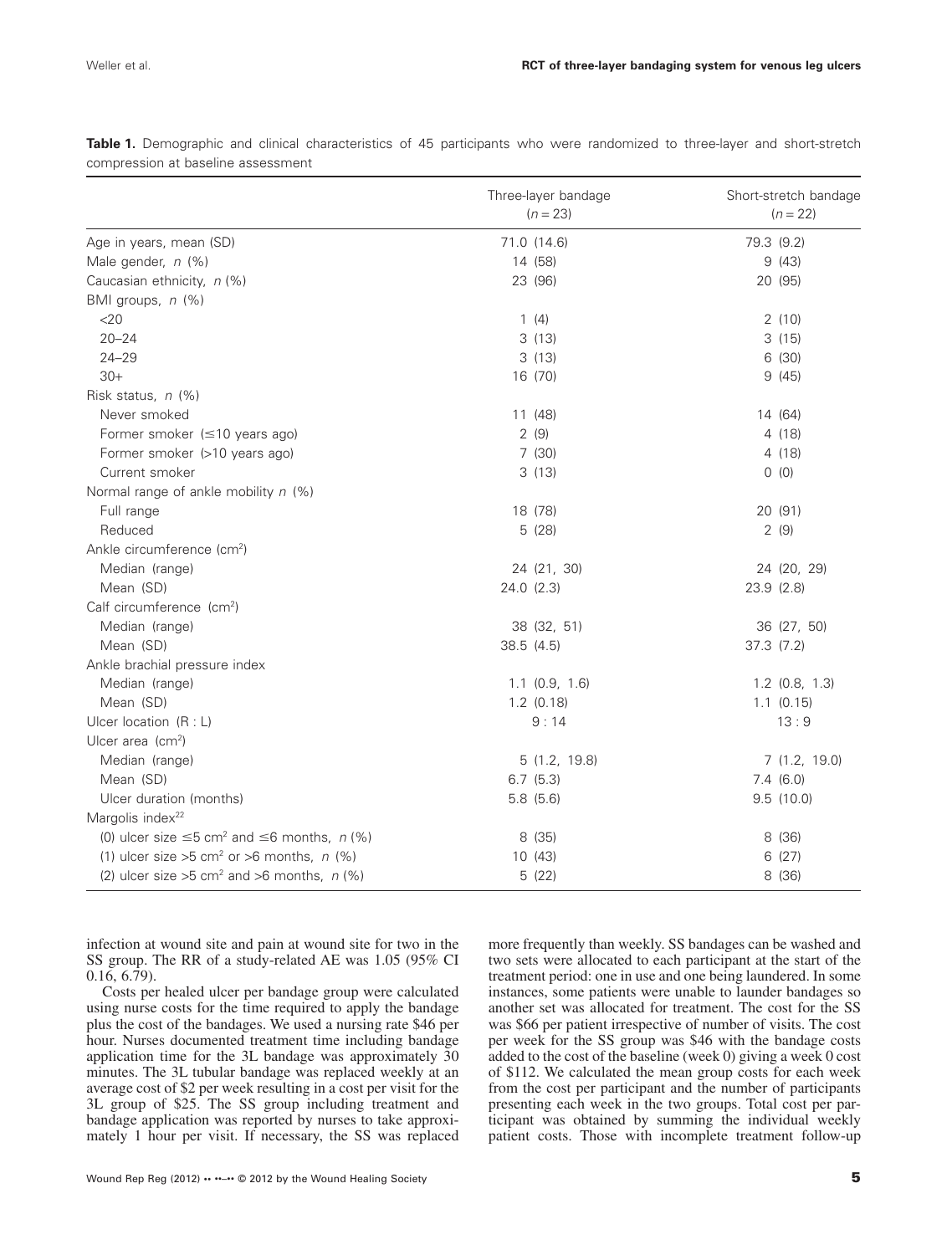|  |  |  |  |  |  | Table 2. End of treatment outcomes by treatment group |  |
|--|--|--|--|--|--|-------------------------------------------------------|--|
|--|--|--|--|--|--|-------------------------------------------------------|--|

|                                                                                                    | $3L (n = 23)$  | SS $(n = 22)$  | p-value                 |
|----------------------------------------------------------------------------------------------------|----------------|----------------|-------------------------|
| Percentage reduction in ulcer size, mean (SD)                                                      | 82.4 (32.4)    | 70.1 (37.5)    | $0.23$ ( <i>t</i> test) |
| Median (range)                                                                                     | 100 (-11, 100) | $89 (-8, 100)$ |                         |
| Reduction in size*                                                                                 | 2.0(1.4)       | 1.7(1.5)       | 0.52 (Wilcoxon)         |
| Number healed at or before 12 weeks, n (%)                                                         | 17 (74)        | 10(46)         | $0.056$ (z test)        |
| % of treatment visits with tolerability = Very<br>comfortable/Comfortable <sup>†</sup> , mean (SD) | 95 (21)        | 89 (29)        | 0.13 (Wilcoxon)         |
| Reported tolerance at all treatment visits, n (%)                                                  | 21 (91)        | 16 (73)        | 0.10 (chi-square)       |
| % of treatment visits with compliance = Yes, mean (SD)                                             | 96(9)          | 98(5)          | 0.74 (Wilcoxon)         |
| Reported 100% bandage compliance, $n$ (%)                                                          | 19 (79)        | 17 (81)        | 0.65 (chi-square)       |
| Adverse events n (%)                                                                               | 7 (58)         | 5(42)          | 0.56 (chi-square)       |
| Quality of life SF36 score, mean (SD)                                                              |                |                |                         |
| <b>PCS</b>                                                                                         | 34.8(9.8)      | 34.4 (7.5)     |                         |
| <b>MCS</b>                                                                                         | 54.1 (9.0)     | 55.6 (10.1)    |                         |
| Quality of life CWIS, mean (SD)                                                                    | $(n = 12)$     | $(n = 13)$     |                         |
| Well-being                                                                                         | 65.5 (20.3)    | 55.8 (22.6)    |                         |
| Physical symptoms and daily living                                                                 | 86.1 (14.6)    | 72.3 (20.1)    |                         |
| Social life                                                                                        | 88.1 (9.5)     | 79.3 (22.9)    |                         |
| Quality of life                                                                                    | 79.2 (13.9)    | 85.0 (14.5)    |                         |

\*Assessed using log(Area2/Area1), where Area1 = size of ulcer at baseline, Area2 = ulcer size at end of treatment. If ulcer healed, Area2 = minimum size recorded prior to healing.

† The zero values for compression tolerability indicate that some people reported "Uncomfortable" at all treatment visits.

were assumed not to have healed by 12 weeks and were given the maximum cost for the allocated bandage.

Costs per ulcer healed per treatment group are shown in Figure 5. The median total cost over the treatment period for the 3L group was \$200 (range \$25, \$300) and for the SS group was \$618 (range \$158, \$618; Wilcoxon rank-sum test  $p = 0.0001$ .

# **DISCUSSION**

In this study comparing conventional SS compression bandages with a 3L compression bandages over a 12-week period, we found no significant differences between the two in



**Figure 5.** Costs per group for treatment period (bandage costs and nursing time).

wound size reduction, general or condition-specific QoL, compliance, recurrence, or AEs.

The SS group was slighter older although range of ankle mobility was matched for both groups regardless of age difference between groups. The BMI (30+) was greater in 3L group, which may affect healing potential. The Margolis index (MI) was similar in both groups for ulcer size  $\leq 5$  cm<sup>2</sup> and  $\leq 6$  months duration. The MI of  $\leq 5$  cm<sup>2</sup> or  $\leq 6$  months duration was slightly greater in the 3L group, although there were three more participants in the SS group with an MI score of 2 ( $\geq$ 5 cm<sup>2</sup> and  $\geq$ 6 months duration), which may have influenced healing rates.

There was limited evidence that 3L compression changed weekly improved VLU healing compared with the SS group. While the difference failed to reach nominal significance, this finding suggests that it appears to be an effective and safe compression treatment for people with VLU. It is also significantly less expensive and does not require the same level of expertise to apply as other compression bandages.

As recommended by Partsch et al. that future trials should measure sub-bandage pressures (SBP) of compression in vivo prior to undertaking a clinical trial,<sup>16</sup> we measured the difference between mean interface SBP of 3L and SS in a previous in vivo study<sup>17</sup> and found SBP varied according to different activities (lying, standing, exercising, and rest) but the mean difference between 3L and SS was consistently at least 13 mmHg higher in the SS group. Stiffness was 7.3 mmHg higher in SS (95% CI 5.1, 9.5). The estimated difference in amplitude of SBP between the bandages during exercise was 15.5 mmHg (95% CI 12.2, 18.9). It is worthy to note the in vivo SBP was measured immediately after bandage application. It is known that SS bandages lose pressure over time and this can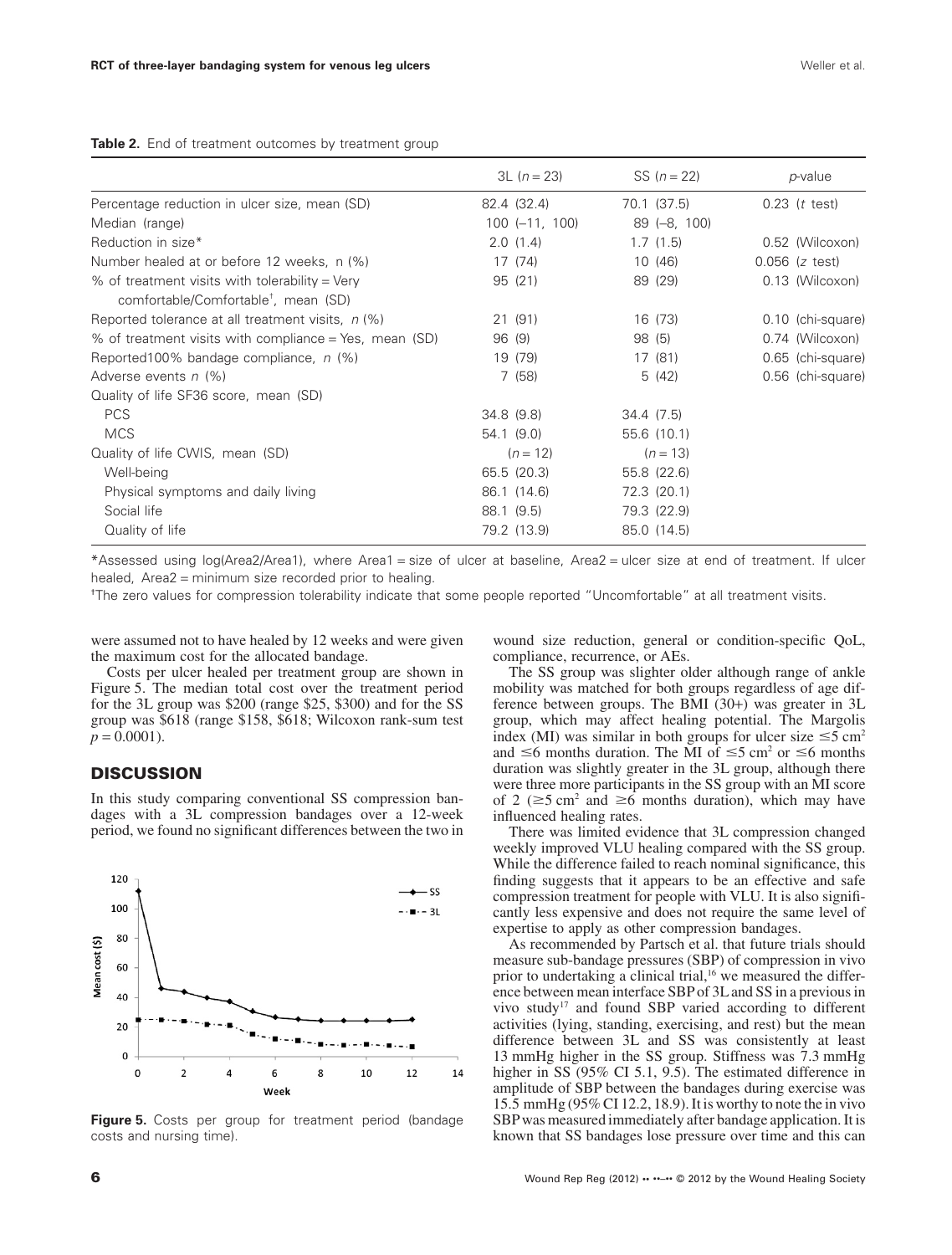|                                    | 3L          | SS          | Mean difference (95% CI)* | p-value |  |  |
|------------------------------------|-------------|-------------|---------------------------|---------|--|--|
| SF 36 scores                       | $(n = 13)$  | $(n = 16)$  |                           |         |  |  |
| PCS score                          | 4.5(7.2)    | 3.6(8.7)    | $0.9$ $(-5.2, 7.1)$       | 0.76    |  |  |
| MCS score                          | 4.6(7.2)    | 6.9(16.2)   | $-2.2$ $(-12.2, 7.8)$     | 0.65    |  |  |
| <b>CWIS</b> scores                 | $(n = 12)$  | $(n = 12)$  |                           |         |  |  |
| Well-being                         | 17.6 (26.0) | 17.0 (25.0) | $0.6$ (-24.0, 22.2)       | 0.96    |  |  |
| Physical symptoms and daily living | 18.9 (19.9) | 16.7(26.1)  | $2.3$ (-17.4, 21.9)       | 0.81    |  |  |
| Social life                        | 9.8(23.1)   | 4.5(19.1)   | $5.3$ (-13.3, 23.8)       | 0.56    |  |  |
| Quality of life                    | 3.7(11.5)   | 14.5 (20.5) | $-10.8$ $(-25.1, 3.5)$    | 0.13    |  |  |
|                                    |             |             |                           |         |  |  |

**Table 3.** Change from baseline to end of treatment in quality of life scores

\*Positive values favor the 3L group.

PCS, physical component summary score; MCS, mental component summary score.

cause bandage slippage in some instances. The 3L bandage delivered lower SBP than SS in the in vivo study yet still showed potential for improved healing in this clinical trial.

To our knowledge, there are no clinical trials of the 3L system even though it is a commonly used compression system in Australia. A systematic review of 39 randomized controlled trials of compression bandaging found no clear evidence favoring tubular compression over other compression bandages but better healing outcomes were evident when an elastic component was included in the compression system.<sup>7</sup> Two evaluations<sup>18,19</sup> of tubular compression (stocking system) vs. SS compression bandages have provided conflicting results. One study<sup>19</sup> found better outcomes for healing and recurrence for the tubular device, while the other found no difference between groups. This finding may be due to different types of tubular compression and the number of layers used. The elastic bandages/stockings used in both studies differed from the 3L bandage system evaluated in this report.

A previous non-comparative study treated 28 patients who were unable to tolerate standard compression with three layers of graduated Tubigrip (tubular bandage; Medshop Australia, Preston, Australia) as an alternative to therapeutic compression. They reported 50% of the group healed in the 12-week treatment period with a mean reduction in ulcer area of 4.6 cm<sup>2</sup>.<sup>12</sup> The authors concluded the 3L system be used in patients with difficulty tolerating other compression. Our RCT results showed a greater proportion healed at or before the 12-week treatment period (74%), and the mean percent reduction in ulcer area was more than 10% greater in the 3L group when compared with standard compression. From our previous in vivo SBP study, $17$  we know that the SBP of 3L is 15 mmHg less than SS when lying, standing, exercising, and resting.

The strengths of our study include in vivo SBP measurement of both  $3L$  and  $SS<sup>17</sup>$  prior to the study as recommended by international experts, $16,20,21$  although it must be acknowledged that a future study to measure SBP after application and before removal of compression would be useful. The RCT study was designed using Consolidated Standards of Reporting Trials (CONSORT) criteria to ensure potential risk of bias was minimized. Our study had wide inclusion criteria to increase the generalizability and applicability of our findings. We used best available standard treatment, had low loss-tofollow-up, and collected and reported QoL data and ulcer recurrence follow-up.

Wound Rep Reg (2012) •• ••–•• © 2012 by the Wound Healing Society **7** 

There are a number of limitations to this study that should be considered when interpreting findings: (1) the study was small and powered only to detect a 30% absolute difference between the groups in the mean percentage reduction in wound size; (2) follow-up timeframe was only 3 months and it would be useful to have a longer follow-up for target ulcer recurrence; and (3) bias due to non-blinding of wound size measurement is a limitation, although in compression bandaging studies this is difficult to avoid. We attempted to minimize the effect of non-blinding by ensuring that wound size was measured using an objective measure.

Here we report the first randomized controlled trial comparing 3L bandage for wound healing. We found 3L bandages can heal VLUs and the finding is worth further exploration particularly in view of minimal cost per ulcer healed for the 3L bandage and because it can be applied with relative ease compared with SS. Further work is required to explore whether 3L bandage should be adopted as main stay treatment for VLUs in the community. This study should be replicated on a larger sample size and with a longer follow-up for recurrence and better QoL response rate. The potential impact of early adoption of weekly 3L bandages by community and general practice nurses may have benefits, with significant cost savings in terms of reduced bandage costs, reduced time nurses spent bandaging, and improved healing. Greater investment is required to monitor outcomes at a population level on patients who present with VLUs and to ensure that practice is in line with established evidence-based practice guidelines.

# **ACKNOWLEDGMENTS**

We thank the patients who took part in the trial, the research nurses and principal investigators at each site. We thank Dr Pat Aldons and Ms Liz Jenkins from Prince Charles Hospital in Brisbane for coordinating the site. We thank associate professor Damien Jolley for earlier statistical advice. We thank associate professor Christopher Reid for earlier study design advice and for review of final manuscript. We thank Wound Healing Research Unit, Cardiff University, for use of CWIS instrument. We thank Elizabeth Mudge for CWIS advice and guidance.

*Contributors*: CDW designed and coordinated the study, conducted the clinical and economic analysis with MS, drafted the manuscript, and edited and approved the final